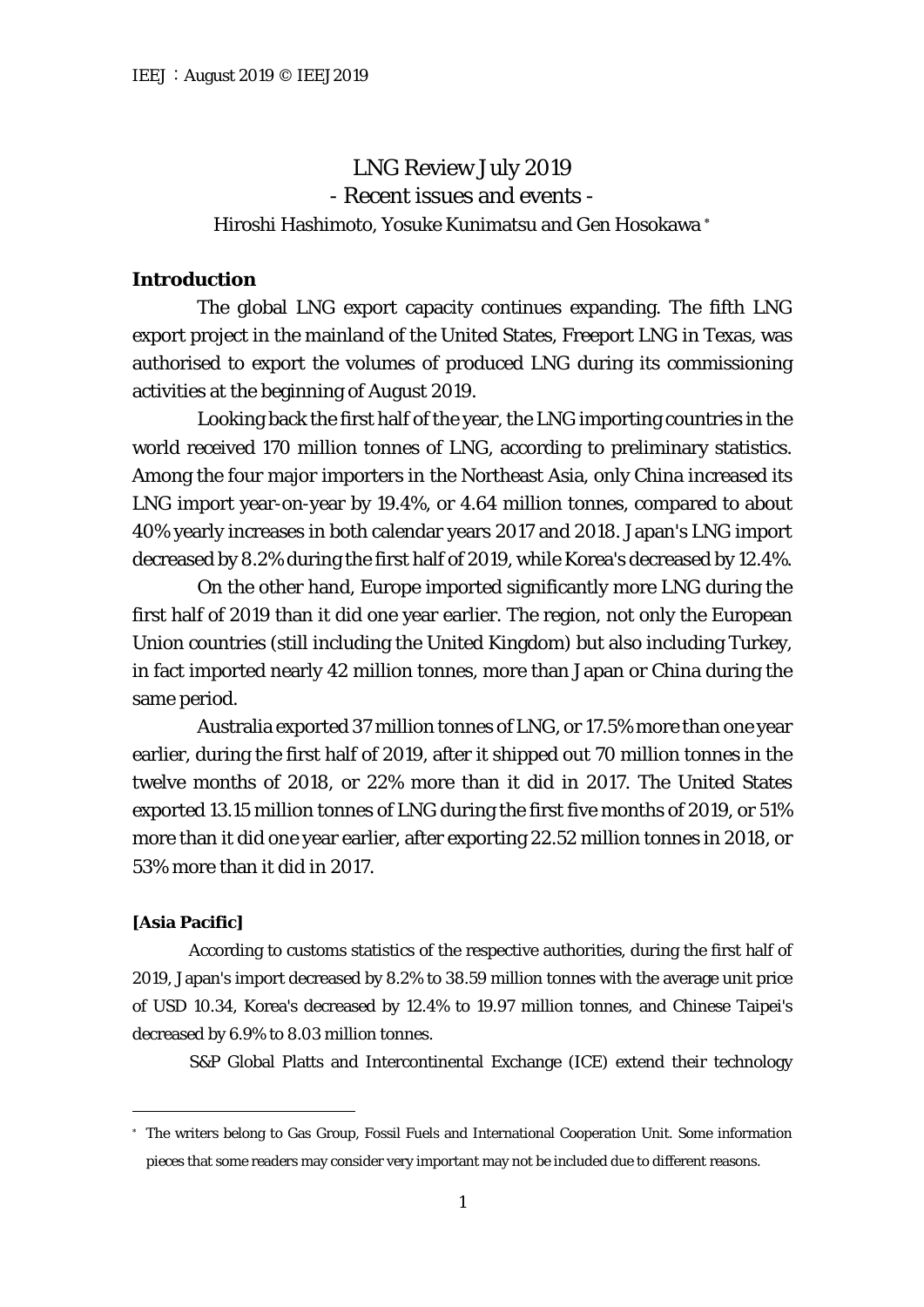partnership to bring the Platts Editorial Window (eWindow)® communication tool to the LNG trading community.

The total number of LNG vessels that has been received at Chita LNG terminal reached 4,000 with the arrival of the *Senshu Maru* carrying LNG from Indonesia.

SGX (Singapore Exchange) said that the publication of the Sling indices will be discontinued.

Titan LNG completed the largest LNG bunkering in the world. HEEREMA's new LNG fuelled crane ship 'Sleipnir' that was just completed in Singapore, was supplied with over 3000 tonnes of LNG.

JXTG Nippon Oil & Energy signed a memorandum of understanding (MOU) with Vietnam National Petroleum Group (Petrolimex) to develop an LNG business in Vietnam. Korea Gas Corporation (KOGAS) and Energy Capital Vietnam (ECV) entered into a Memorandum of Understanding (MOU) that provides the framework for the development of a privately-funded LNG regasification terminal, storage, gas supply system and 3,200 MW gas-fired power project near Mui Ke Ga, Binh Thuan Province, Vietnam.

Eni announced that its exploration well, located in block 114, Song Hong Basin, offshore Vietnam, has proven the presence of gas and condensate in the Ken Bau prospect.

Tanglawan Philippine LNG, backed by Phoenix Petroleum Philippines and China National Offshore Oil Corporation (CNOOC), will reschedule the ground-breaking for its LNG receiving terminal project close to the end of 2019.

According to China's customs statistics, China imported 46.916 million tonnes of natural gas, an 11.6% year-on-year increase during the first six months of the year, including 28.50 million tonnes of LNG, an increase by 19.4%from one year earlier.

Tokyo Gas Engineering Solutions (TGES) was awarded by CPC to conduct the frontend engineering design (FEED) for an expansion project of its LNG receiving terminal at Yung An. TGES will carry out the FEED in 2019.

According to data from India's Petroleum and Natural Gas Ministry (PPAC) data, the country's LNG import in the first half of 2019 decreased by 1.5% from one year earlier and represented 52% of the total available natural gas supply in the market, almost the same as one year earlier.

Pakistan granted a 10-year licence to Trafigura for import of natural gas/re-gasified RLNG and its sale in the country, the first licence for a private company to import LNG.

Woodside singed a gas sale and purchase agreement with Worsley Alumina Joint Venture for the supply of approximately 40 PJ (0.735 million tonnes) per year of pipeline gas. The gas will be supplied from Woodside's portfolio of domestic gas facilities, including North West Shelf, Pluto and Wheatstone. Chevron also signed a gas sale agreement with Worsley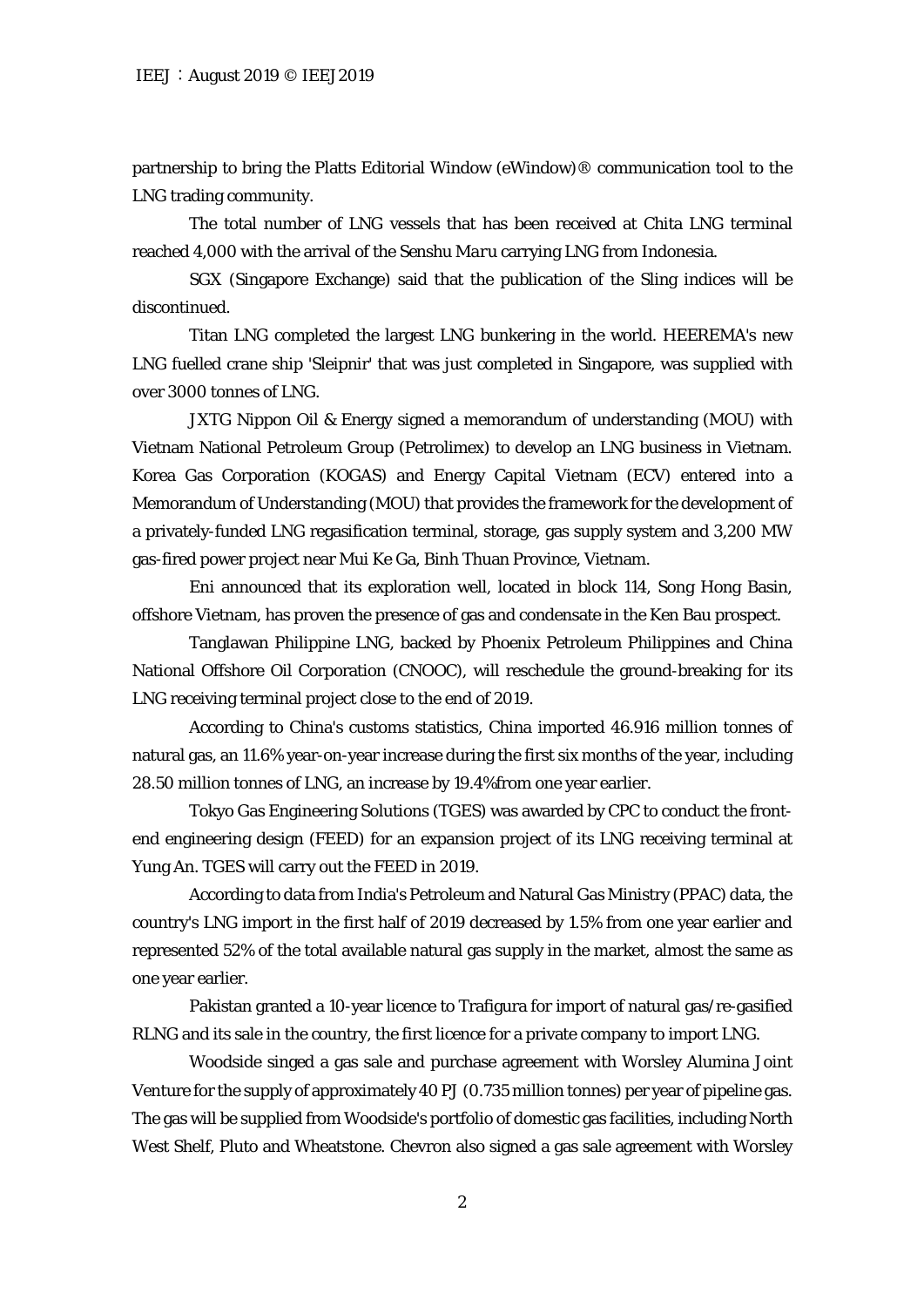Alumina for approximately 60 PJ (1.10 million tonnes) per year from Chevron's portfolio including Wheatstone, Gorgon and NWS facilities. Worsley Alumina is held by South32 (86%), Japan Alumina Associates (10%) and Sojitz (4%)

Boskalis was awarded the contract for the seabed intervention and shore crossing activities for Woodside's proposed Scarborough gas pipeline in Australia. The contract is subject to a final investment decision (FID) expected in 2020. The awarded works are scheduled to start in March 2021 with an expected completion the middle of 2022.

INPEX was awarded an exploration permit for Release Area AC/P66 as Operator in Australia's 2018 Offshore Petroleum Exploration Acreage Release. The Block is located in the Bonaparte Basin of the North West Shelf of Australia.

Beach Energy executed agreements with AWE (Beharra Springs), a related body corporate of Mitsui E&P Australia (MEPAU), to move to 50:50 ownership of production licences L11 and L22 (Beharra Springs), exploration permit EP 320 and pipeline licence PL 18 in the Perth Basin. The previous ownership structure for these permits was Beach 67% and MEPAU 33%. Beach will retain operatorship of the permits. Following completion of the transaction, MEPAU and Beach will each hold a 50% interest across all joint Perth Basin interests. MEPAU remains operator of licences L1 and L2, containing the Waitsia gas field.

Santos received approval for the first Environmental Management Plan (EMP) to be awarded for onshore shale gas exploration in the Northern Territory since the moratorium was lifted in early 2018. NT Environment and Natural Resources Ministry approved Santos' Drilling EMP for the Tanumbirini 2H and Inacumba 1/1H wells in Exploration Permit 161 in the McArthur Basin, east of Daly Waters. Santos is operator of, and has a 75% interest in, the permit.

INPEX received the official approval of Indonesian government authorities concerning the revised Plan of Development (POD) for the Abadi LNG Project. The authorities also approved the application for a seven-year additional time allocation and a 20-year extension to the Production Sharing Contract (PSC) for the Masela Block, extending the term of the PSC until 2055.

According to BP, Tangguh Train 3 has been delayed in the company's planning from the fourth quarter of 2020 to the third quarter of 2021. The offshore scope is nearing completion ahead of plan. Onshore has been impacted by a number of things including some very unpredictable environmental factors in the area. The 2018 tsunami events in Sulawesi and the Sunda Strait disrupted some of the local supply chains. One of the contractors is having some financial difficulties.

Papua New Guinea's petroleum minister said he has completed his review of the Papua LNG agreement with Total.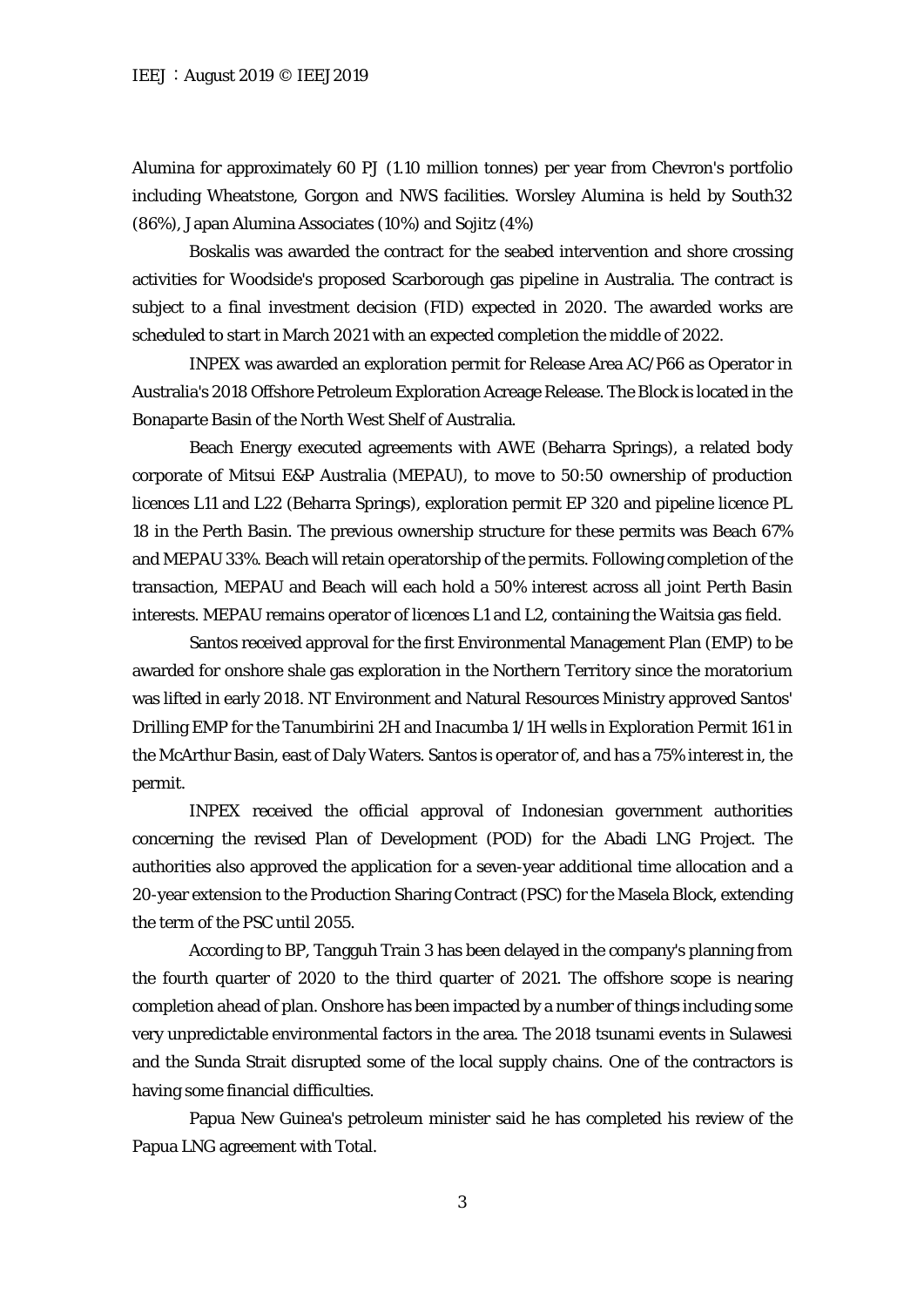Timor-Leste and Australia are coming closer to ratify the maritime boundary treaty between them.

#### **[North America]**

FERC (Federal Energy Regulatory Commission, United States) is creating a new division in its Office of Energy Projects "to accommodate the growing number and complexity of applications to site, build and operate liquefied natural gas export terminals." The new Division of LNG Facility Review & Inspection (DLNG) will consist of 20 existing LNG staff members in Washington, D.C., and eight additional full-time staffers recruited in the Houston area and based in a new Houston Regional Office.

McDermott International and Chiyoda agreed with Cameron LNG the opportunity for incentive bonus payments for achieving construction and commissioning milestones on specified dates for Trains 2 and 3. Cameron LNG expects initial production from Trains 2 and 3 in the first quarter of 2020 and the second quarter of 2020, respectively.

Cameron LNG has filed a letter with FERC requesting authorization to place Train 1 and related facilities in-service. FERC approved the request.

McDermott along with Chiyoda and Zachry, announced that Train 1 of the Freeport LNG Liquefaction project on Quintana Island in Freeport, Texas, has reached the final commissioning stage, including introduction of feed gas into Train 1. FERC authorized Freeport LNG to export the volumes of LNG related to commissioning activities. KBR said that during the second quarter of 2019 the company was selected as preferred bidder for the engineering, procurement, construction and commissioning contract for Train 4 at Freeport LNG's export facility.

Kinder Morgan said that Elba Liquefaction Company (ELC) is in advanced stages of the commissioning and start up process on the first of ten liquefaction units of the project.

Subsidiaries of Total entered into definitive agreements with Tellurian, agreeing to invest USD 500 million in Driftwood Holdings and purchase 1 million tonnes per year from Driftwood LNG. The parties also signed a sale and purchase agreement (SPA) for 1.5 million tonnes per year of LNG from Tellurian's offtake volumes from Driftwood LNG free on board (FOB) at a price based on the Platts JKM.

FERC issued an order authorizing Gulf LNG Liquefaction Company, LLC and Gulf LNG Energy, LLC to site, construct, and operate new facilities for the export of LNG at Gulf Energy's existing LNG import terminal in Jackson County, Mississippi, near the city of Pascagoula. The project will enable liquefaction and export of up to 10.85 million tonnes per year of LNG. The Department of Energy's (DOE) Office of Fossil Energy issued an order to Gulf LNG approving exports of up to 1.53 billion cubic feet per day (Bcf/d) of natural gas as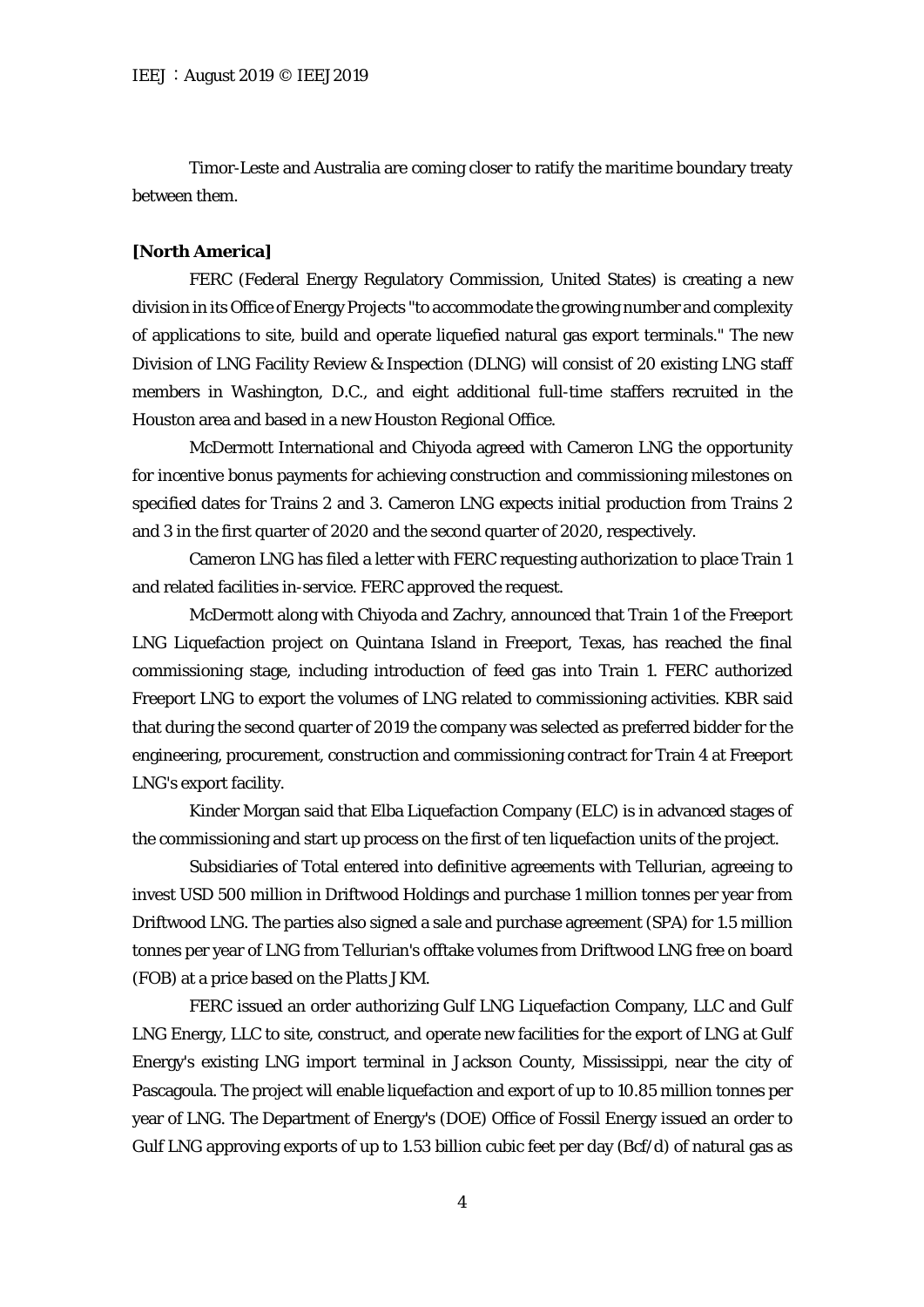LNG (11.62 million tonnes per year) from the proposed Gulf LNG Liquefaction Project to countries with which the United States does not have a free trade agreement (FTA).

Venture Global LNG announced that it has received over USD 10 billion in binding commitments for construction financing of its proposed USD 5.8 billion Calcasieu Pass LNG plant in Cameron Parish, Louisiana.

The Board of Directors of Australia's Liquefied Natural Gas Limited (LNGL) announced its decision to re-domicile the company to the United States of America.

FERC has issued a letter granting Delfin LNG LLC's (Delfin LNG) request for oneyear extension of time, to complete construction of the authorized onshore facilities required to service its proposed offshore LNG terminal and make them available for service by 28 September 2020. Delfin LNG had requested a 3.5 year extension.

The Oregon Department of Justice submitted 500+ page comments on behalf of multiple State agencies regarding FERC's Draft Environmental Impact Statement (EIS) on the Jordan Cove project.

Osaka Gas entered into a definitive agreement with Sabine Oil & Gas Holdings to acquire 100% of the outstanding shares of its subsidiary, Sabine Oil & Gas Corporation (Sabine). Sabine holds acreage in East Texas which is producing shale gas in the amount of 210 million cfed (1.59 million tonnes per year) with a significant drilling inventory in the Haynesville and Cotton Valley formations.

The National Energy Board (NEB) determined that the Coastal GasLink Pipeline Project does not fall within its jurisdiction. The NEB found that the project is properly regulated by the province of British Columbia Oil and Gas Commission. The Project, currently under construction, is a 48-inch diameter pipeline 670 km long, which will transport natural gas from the Groundbirch area of British Columbia to LNG Canada's export plant currently under construction near Kitimat.

The Woodfibre LNG project received a facility permit from the BC Oil and Gas Commission. The project is located near Squamish, north of Vancouver.

In a letter of 8 July 2019 to the provincial environmental assessment office, the Kitimiat LNG project is proposing to become an "all-electric plant" powered by hydroelectricity. The project expects to make a final investment decision in 2022 to 2023 with production starting by 2029.

FortisBC entered into its first term supply agreement to produce LNG for Top Speed Energy to export to China. This term supply agreement is made possible by the completion of the Tilbury LNG expansion project in Delta, British Columbia, earlier in 2019. 53,000 tonnes of LNG a year or about 60 ISO containers a week will be shipped from Tilbury to China by the summer of 2021.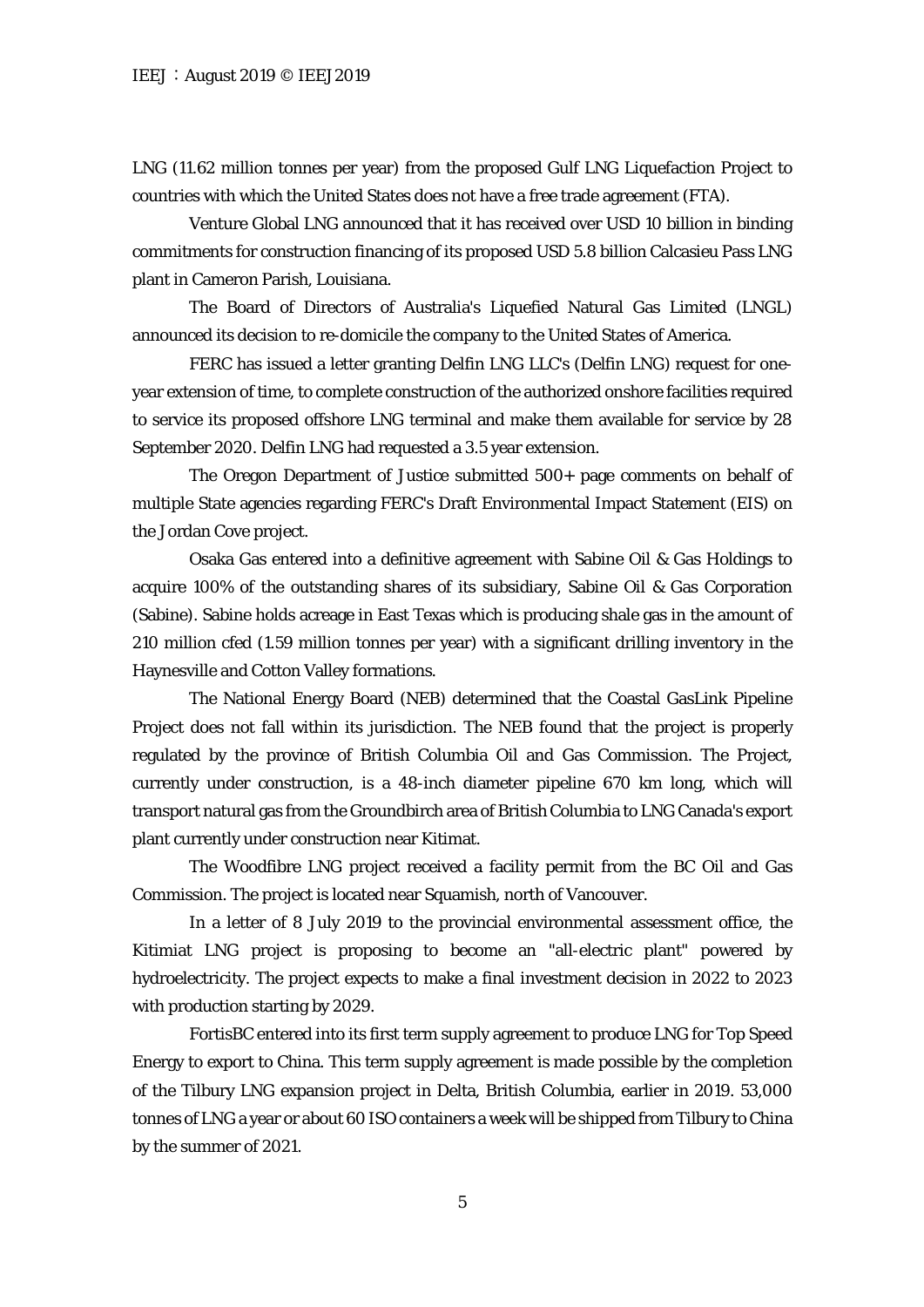Pieridae Energy negotiated extensions of the key deadlines under its 20-year agreement with Uniper. These include expected commercial deliveries of gas to Uniper to start between November 2024 and May 2025; and the extension to September 2020 of the deadline to make a positive financial investment decision (FID) for the Goldboro LNG facility. The 20-year agreement with Uniper is for half the LNG produced at Goldboro or 5 million tonnes per year.

Mexico's state power utility CFE is considering an FRSU instalment in the Yucatan Peninsula in the short to medium term, CFEnergía said, as the plan to supply the Peninsula via gas swaps between Pemex and CFEnergía was scrapped.

#### **[Middle East]**

Pertamina and Abu Dhabi National Oil Company (ADNOC) signed an agreement for oil and gas collaboration in both countries and globally.

Qatargas delivered the 3,000th LNG cargo to Japan since the first Qatari shipment was delivered to Kawagoe LNG Receiving Terminal on 10 January 1997. The 3000th cargo was transported onboard 'Al Jasra', delivered to JERA's Kawagoe Terminal.

McDermott was awarded a contract by Qatar Petroleum (QP) to carry out front-end engineering and design (FEED) work for offshore wellhead platforms, pipelines and cables associated with the North Field Expansion (NFE) project. The scope includes the design of four offshore trunk lines with intra-field pipelines, eight wellhead platforms and power and fiber optic (PFO) subsea cable rings.

JGC and McDermott, separately, announced each a contract with Total and Oman Oil Company to provide front-end engineering design (FEED) services for the Sohar LNG Bunkering Project in Oman.

BP and Eni signed an exploration and production sharing agreement (EPSA) for Block 77 in central Oman with the Ministry of Oil and Gas of the Sultanate of Oman. BP and Eni will each hold a 50% interest in the EPSA, with Eni acting as operator during the exploration phase. Block 77 is located 30 kilometres east of the BP-operated Block 61, which contains the already-producing Khazzan gas project as well as the Ghazeer project, currently under development.

Delek Drilling said that the partners - include Delek and Noble Energy - in the Leviathan field off Israel's Mediterranean coast are considering building a floating liquefied natural gas (FLNG) facility. The partners signed agreements with Golar LNG and Exmar to receive engineering plans.

Commercial flow to Egypt through the EMG Pipeline (Eastern Mediterranean Gas Company) is expected upon commencement of commercial gas production from the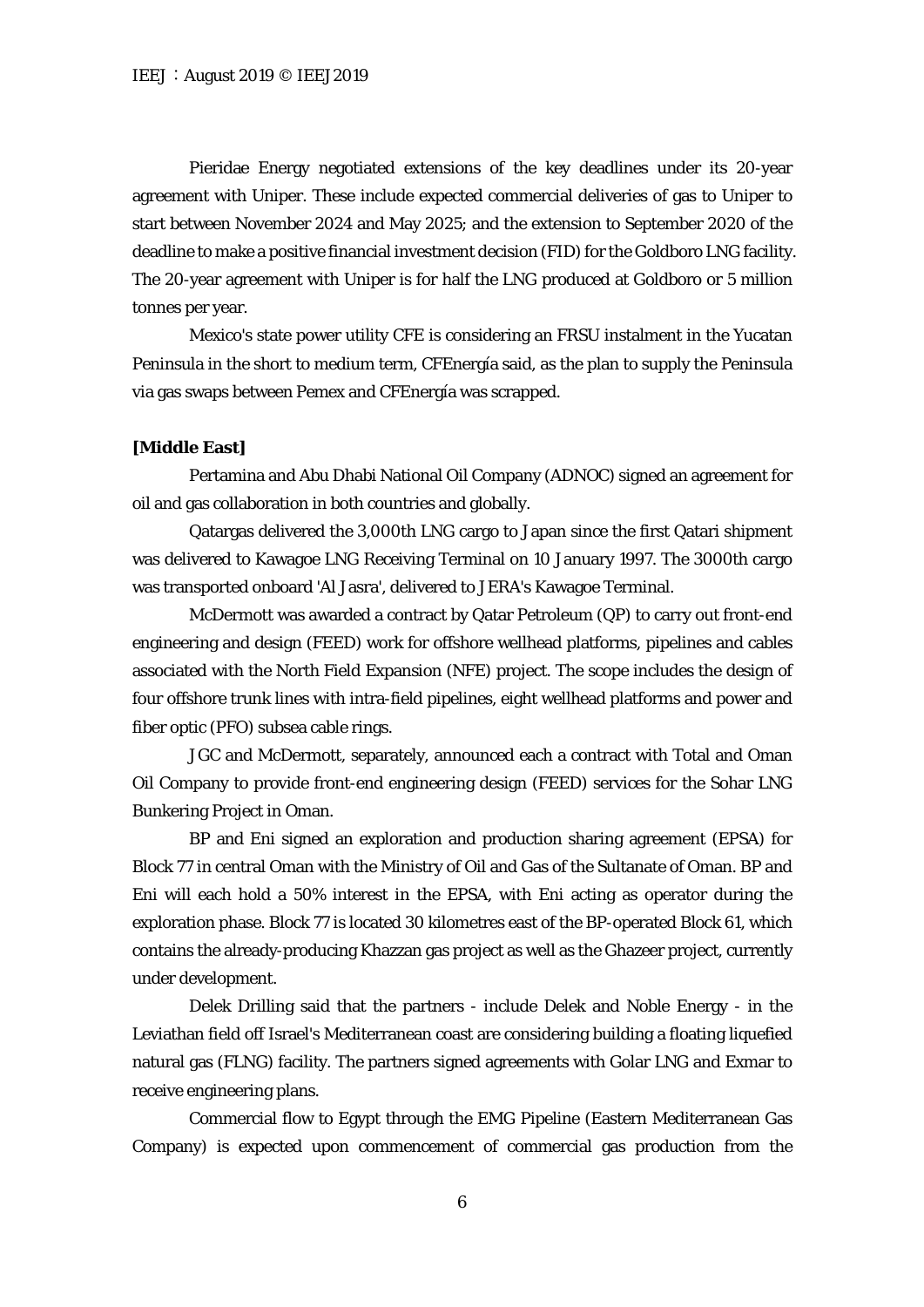Leviathan reservoir by the end of 2019.

#### **[Africa]**

Egypt and Israel are considering construction of a liquefaction facility on the shores of the Red Sea in Sinai, sources inform "Globes." The idea is to construct the facility on the Egyptian side of the border.

Total, the Republic of Benin and the Société Béninoise d'Energie Electrique (SBEE) signed the Gas Supply Agreement and the Host Government Agreement for the development of an LNG import floating terminal and the supply of up to 0.5 million tonnes per year of regasified LNG from Total's global portfolio to Benin for 15 years, starting in 2021. Total will develop and operate the regasification infrastructure that will comprise a floating storage and re-gasification unit (FSRU) located offshore Benin and an offshore pipeline connexion to the existing and planned power plants in Maria Gléta.

The agreement is subject to customary regulatory approvals by the government of Kenya. Following such approval, the partners comprising the consortium will consist of Eni (the operator) with a 41.25% participating interest, Total with a 33.75% participating interest, and Qatar Petroleum (QP) with a 25% participating interest.

Transnet entered into a cost-sharing agreement with IFC, a member of the World Bank Group, to conclude a feasibility study for the development of an LNG terminal at the Port of Richards Bay and the re-purposing of Transnet pipelines for natural gas transmission to inland markets. The facilities are expected to be operational by 2024.

#### **[Europe / Russia]**

Ancala Partners, an independent infrastructure investment manager, acquired a 50% interest in the Dragon LNG regasification terminal located at Milford Haven, Wales from PETRONAS. PETRONAS will continue to be a customer of Dragon LNG.

InfraStrata entered into an Exclusivity Agreement with Meridian Holdings to facilitate the development and an acquisition of the latter's Floating Storage Regasification and Reloading Unit (FSRU) Project in the United Kingdom.

Centrica is selling its 69% share in Spirit Energy.

The Dutch government must explain why gas extraction from the Groningen field cannot be phased out quicker, the Council of State said.

Belgian regulator CREG approved the tariff and LNG Services Agreement proposals for unloading slots and additional storage services at the Zeebrugge LNG terminal. The approval clears the way for Fluxys LNG to finalise new long-term contracts for the facility up to 2044. The subscription window in 2019 revealed binding interest from the market for the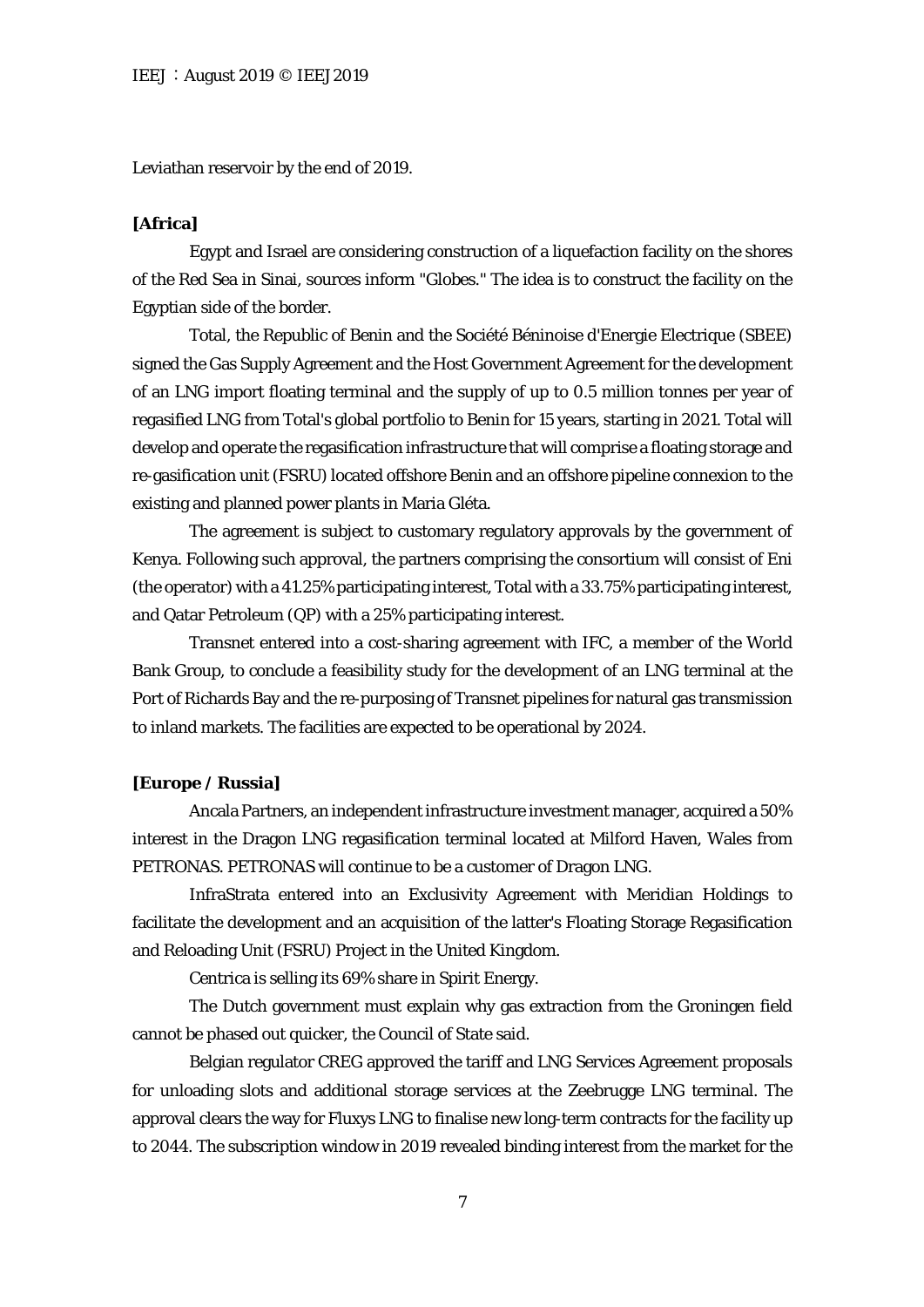entire unloading capacity at the facility up to 2044.

Between January and May 2019, 37 tankers docked at the Dunkerque LNG terminal, compared with the 17 unloading and reloading operations of 2018. Dunkirk offers access to both the French and Belgian markets and it offers a competitive and environmental advantage thanks to the use of warm water from the Gravelines nuclear power plant to reheat LNG, the terminal operator said.

The Natural Gas Public Company of Cyprus (DEFA) selected three international consortia in the first stage of a tender to provide a floating storage and regasification unit (FSRU) to import LNG. The first joint venture is led by China Petroleum Pipeline Engineering. The second comprises Samsung C&T, Posco E&C, Mitsui OSK Lines (MOL) and Osaka Gas. The third consortium includes Gaslog, Enagás and SNAM. DEFA aims to have the FSRU in place by 2021.

Turkey's first FSRU, which entered service in 2016 and is run by Etki Liman İşletmeleri, will be replaced by the new larger-capacity FSRU in the Aliağa district of İzmir. The new FSRU, built by Hyundai Heavy Industries (HHI), left Korea on 11 June 2019.

The construction of the Trans-Anatolian gas pipeline (TANAP), part of the Southern Gas Corridor, has been completed, ready for transportation of Azerbaijani gas to Europe from July 2019, Azerbaijan's SOCAR said.

Gazprom said it produced 258.7 bcm of gas in the first six months of 2019, the largest amount produced in the January-June periods of the past eight years (since 2011) and a 2.3% increase (+5.7 bcm) from one year earlier. Gazprom's gas deliveries to Europe amounted to 95.3 bcm, down by 5.9% compared to the first six months of 2018.

Gazprom signed a five-year contract to purchase natural gas from Turkmengas (for the period through June 2024) for 5.5 bcm per year.

Yamal LNG produced 9 million tonnes of LNG and 0.6 million tonnes of gas condensate in the first half 2019. 126 LNG tanker shipments were dispatched during the period. Most of the LNG was transshipped from the ice-class LNG carriers to conventional vessels in Norway and delivered to the markets.

NOVATEK announced that the Arc7 ice-class LNG tanker "Vladimir Rusanov" completed the Northern Sea Route (NSR) passage and delivered a cargo of LNG produced by the Yamal LNG project from the port of Sabetta to Tianjin in China. The net voyage time from Sabetta to the destination port was completed in a record 16 days, which is less than half the time required to transport a cargo of LNG along the traditional westbound route via the Suez Canal and Strait of Malacca, it said.

NOVATEK and Atomenergomash, a division of Rosatom, signed a Memorandum on/Strategic Partnership and Localizing the Fabrication of Critical Equipment for LNG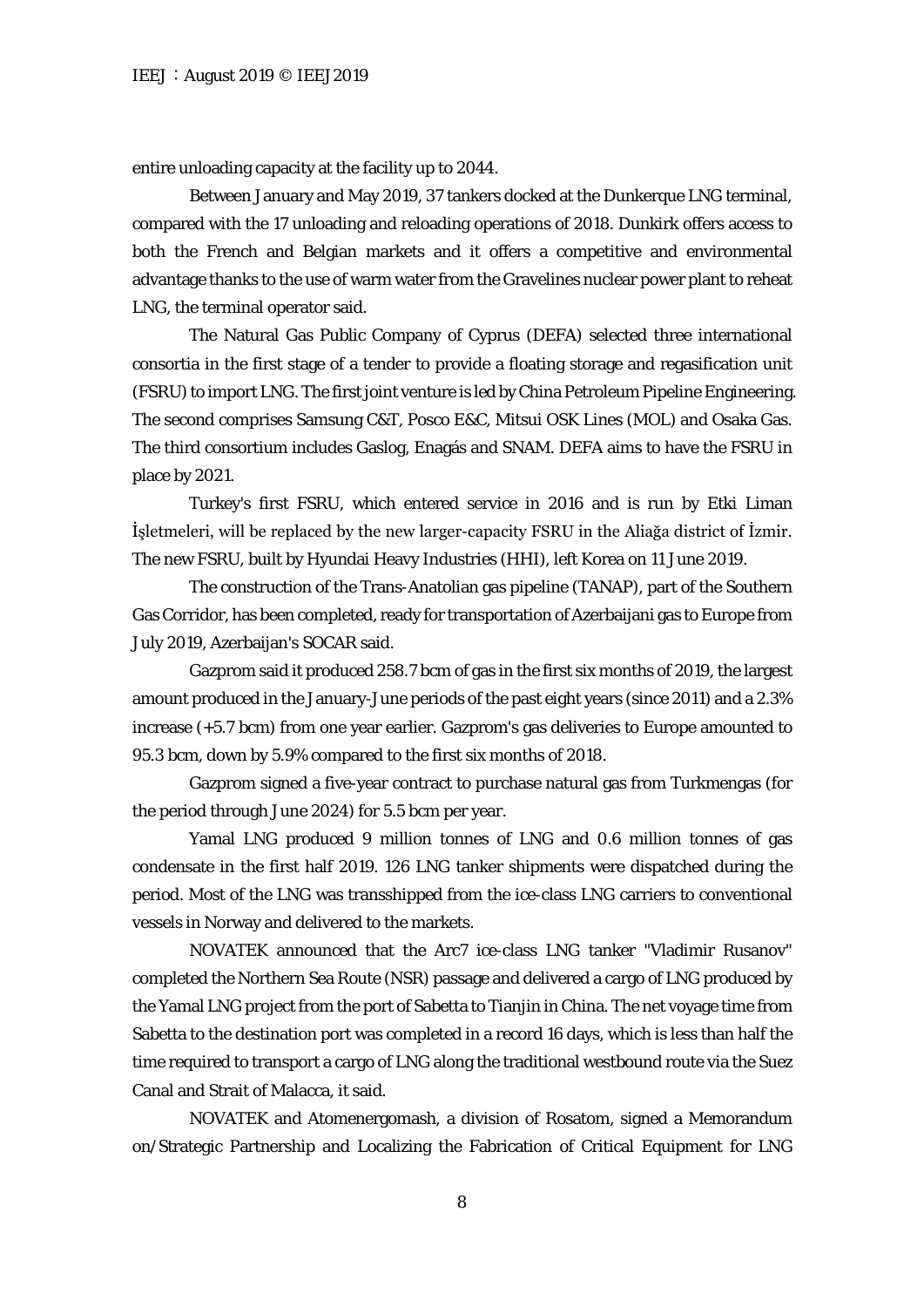# Production.

Russia's Prime Minister approved plans to build NOVATEK's marine LNG transshipment complex in the Murmansk Region. Gas will be delivered to the terminal by ice-class tankers then it will be trans-shipped onto regular gas carriers.

NOVATEK announced the closing of the sale of participation interests in Arctic LNG 2 Project to subsidiaries of CNPC and CNOOC, and the consortium of Mitsui & Co and Japan Oil, Gas and Metals National Corporation (Japan Arctic LNG). Mitsubishi Corporation has decided not to invest in Russia's Arctic LNG 2 project.

TechnipFMC was awarded an Engineering, Procurement and Construction (EPC) contract by Novatek and its partners for the Arctic LNG 2 project. TechnipFMC will execute this project under a lump sum and reimbursable basis. Saipem reached an agreement with Technip and NIPIgaspererabotka to participate in the Joint Venture for the realization of the Arctic LNG2 project. Saipem is currently designing and building the GBS (Concrete Gravity Based Structures) in the framework of the contract already announced on 19 December 2018.

The Russian government handed Russian citizenship to NOVATEK's finance chief, a move that could potentially help him bypass some sanctions restrictions.

According to Коммерсантъ, Russian Prime Minister reportedly signed a resolution allocating RUB 103.6 billion (USD 1.6 billion) in state support for the construction of the Utrenny port on the Gydan Peninsula.

#### **[South America]**

Qatar Petroleum (QP) entered into an agreement with Total for a share of exploration and production rights in two blocks offshore Guyana. QP will hold 40% of Total's existing 25% participating interest in the Orinduik block. The other partners are Tullow Oil (the Operator) with a 60% participating interest and EcoAtlantic with a 15% interest. QP will hold 40% of Total's existing 25% participating interest in the neighboring Kanuku block. The other partners in the block are Repsol (the Operator) with a 37.5% participating interest and Tullow Oil with a 37.5% interest.

McDermott International was awarded a contract by Argentina's YPF to provide prefront-end engineering design (Pre-FEED) services for a 5 million tonnes per year LNG liquefaction facility, with a potential expansion to 10 MTPA, at the Vaca Muerta Shale field in Argentina.

#### **[Global issues]**

The International Energy Agency (IEA) launched a new online tool that tracks oil and gas-related sources of methane. The new "methane tracker" offers the most comprehensive